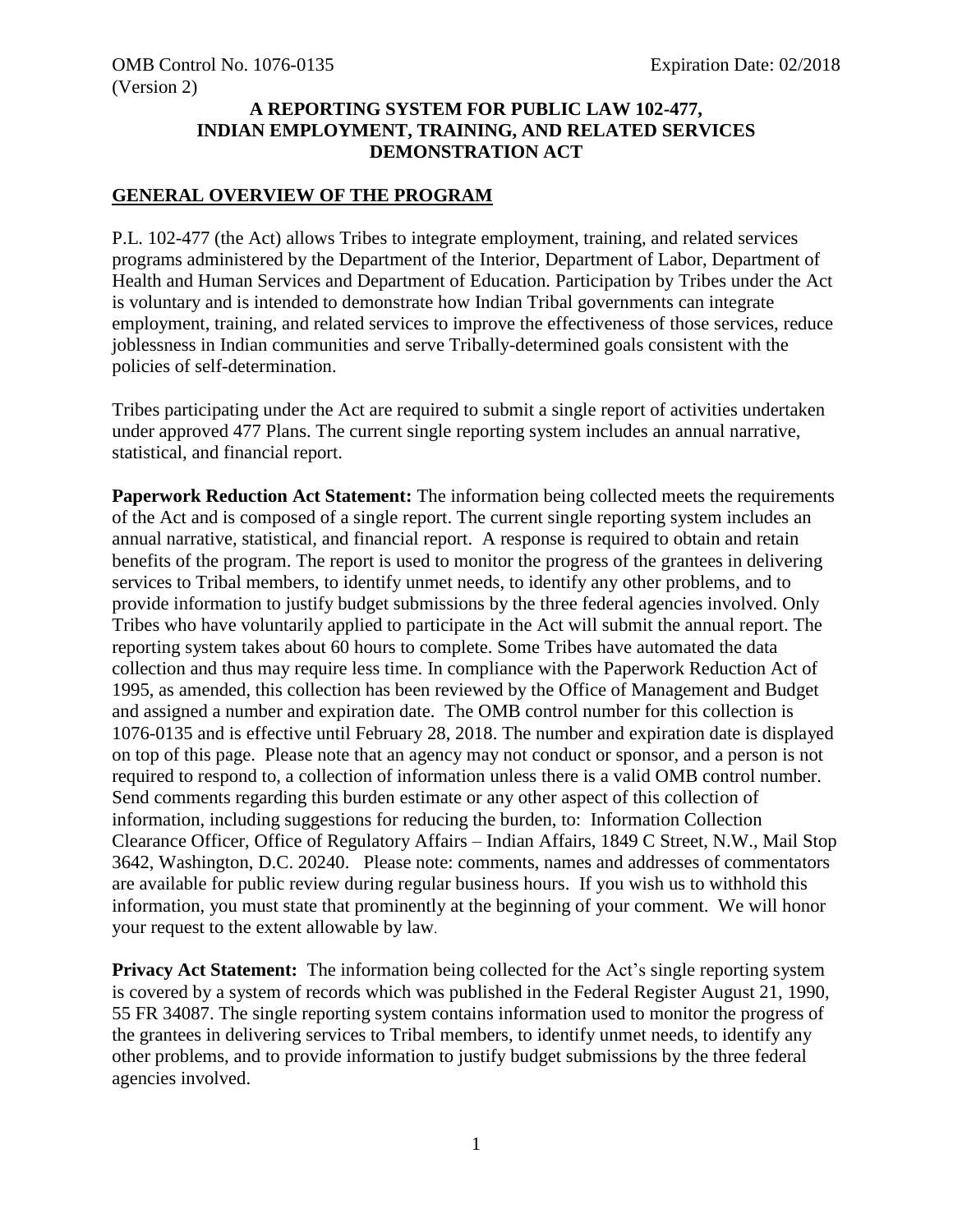### **NARRATIVE REPORT**

The narrative report allows a Tribe to describe the use of its employment, training and related services resources to address the unique needs of its community and the extent to which the Tribe has succeeded. The narrative report is a component of the single report format developed in accordance with the Act.

The narrative report may be in any format, but the report must be typed and include page numbers. The narrative must include the following, as applicable:

Quantitative and anecdotal information is encouraged. Tribes should include a description of the achievement (including Success Stories) the Tribe has had by integrating employment, training, and related services into a PL 102-477 Plan. Tribes should include a description of the services that assist Native Americans to prepare to enter, reenter, or retain unsubsidized employment. Tribes may choose to compare current statistics to previous year statistics. Within the narrative report, each grantee may address the following elements, when applicable: barriers to success or challenges faced by individual participants, programmatic barriers, internal capacity issues, economic conditions of the Tribal service area, unmet needs, limitation of resources, success stories and other accomplishments of note. An estimate of the unemployment/under employment rate in the Tribe's service area may also be included. This information may be used by funding agencies and Tribes to advocate for additional funding.

- 1. Tribes subject to the Child Care and Development Fund (CCDF) 4 percent quality requirement should describe efforts that were implemented to promote higher quality child care (e.g., provider training and professional development, health and safety requirements, etc.).
- 2. If the Tribe includes a Temporary Assistance for Needy Families (TANF) program in its P.L. 102-477 project, the narrative report must include certain information required by the Tribal TANF regulations at 45 CFR 286.275(b). This information was formerly submitted to HHS as an annual Tribal TANF report. Submission of this information in the narrative 477 report will meet the annual reporting requirements in lieu of a separate Tribal TANF annual report. Additionally, HHS has waived the requirement that Tribes submit the information required by 45 CFR 286.275(b)(4) concerning payments for child care services made by the Tribal TANF grantee through the use of disregards. However, the other remaining categories of information must continue to be reported.

# **STATISTICAL REPORT**

The Tribe's report will also include a statistical summary of the people participating in and terminating from the program, their characteristics, including youth and adult participants and cash assistance recipients, the services they received and their outcomes. The information being collected in the statistical summary is to determine levels of program activity and to demonstrate how well a plan was executed in comparison to its proposed goals. Response to the statistical summary request is a mandatory component of the single report format developed in accordance with the Act. In order to provide standard, meaningful data on the Act's provisions as a whole, each Tribe's statistical summary will be provided in a uniform format (copy attached).